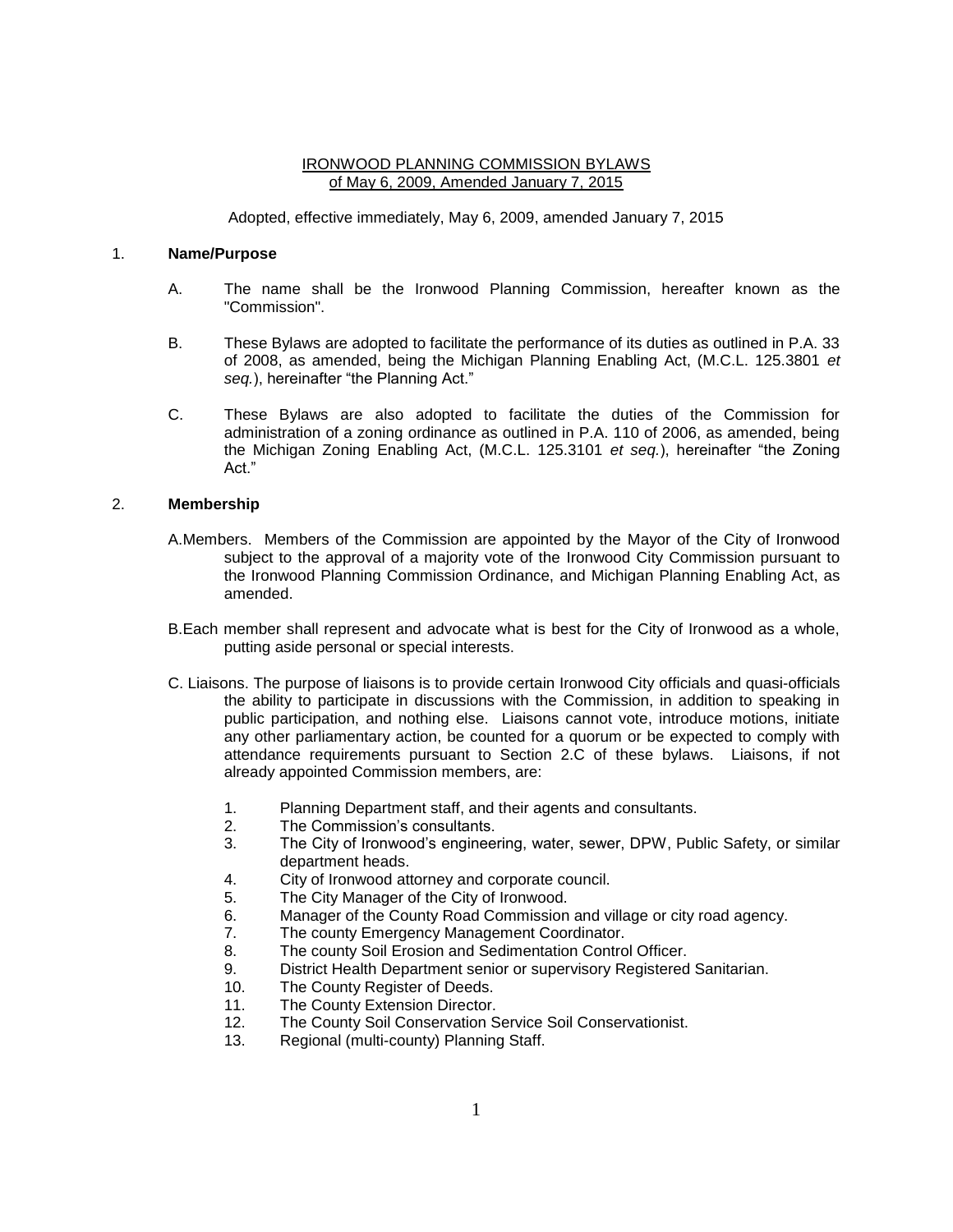- D. Attendance. If any member of the Commission has three (3) unexcused absences in one term on the Commission and/or has missed three consecutive meetings in a row (the meetings can be regular meetings, special meetings, or any combination thereof). then that member shall be considered delinquent. Delinquency shall be grounds for the Ironwood City Commission to remove a member from the Commission for nonperformance of duty, or misconduct, after holding a public hearing on the matter. The Commission secretary, or acting secretary in the absence of the elected secretary, shall keep attendance records and shall notify the Ironwood City Commission whenever any member of the Commission is absent from three consecutive regularly scheduled meetings, so the Ironwood City Commission can consider further action allowed under law or excuse the absences.
- E. Training. Each member shall have attended at least four hours per year of training in planning and zoning during the member's current term of office. If so provided in the ordinance creating the Commission, failure to meet the training requirements shall result in the member not being reappointed to the Commission. Training shall be provided by one or more of the following organizations: Michigan Association of Planning, Michigan State University Extension, Michigan Townships Association, Michigan Municipal League, continuing education programs of Michigan State University, University of Michigan, Northern Michigan University, Central Michigan University, or Wayne State University.
- F. Incompatibility of Office.
	- 1. Each member of the Commission shall avoid conflicts of interest and/or incompatibility of office. As used here, a conflict of interest shall at a minimum include, but not necessarily be limited to, the following:
		- a. Issuing, deliberating on, voting on, or reviewing a case concerning him or her.
		- b. Issuing, deliberating on, voting on, or reviewing a case concerning work on land owned by him or her or which is adjacent to land owned by him or her.
		- c. Issuing, deliberating on, voting on, or reviewing a case involving a corporation, company, partnership, or any other entity in which he or she is a part owner, or any other relationship where he or she may stand to have a financial gain or loss.
		- d. Issuing, deliberating on, voting on, or reviewing a case which is an action which results in a pecuniary benefit to him or her.
		- e. Issuing, deliberating on, voting on, or reviewing a case concerning his or her spouse, children, step-children, grandchildren, parents, brothers, sisters, grandparents, parents in-law, grandparents in-law, or members of his or her household.
		- f. Issuing, deliberating on, voting on, or reviewing a case where his or her employee or employer is:
			- (1) an applicant or agent for an applicant, or
			- (2) has a direct interest in the outcome.
	- 2. If there is a question whether a conflict of interest exists or not, the question shall be put before the Commission. Whether a conflict of interest exists or not shall be determined by a majority vote of the remaining members of the Commission.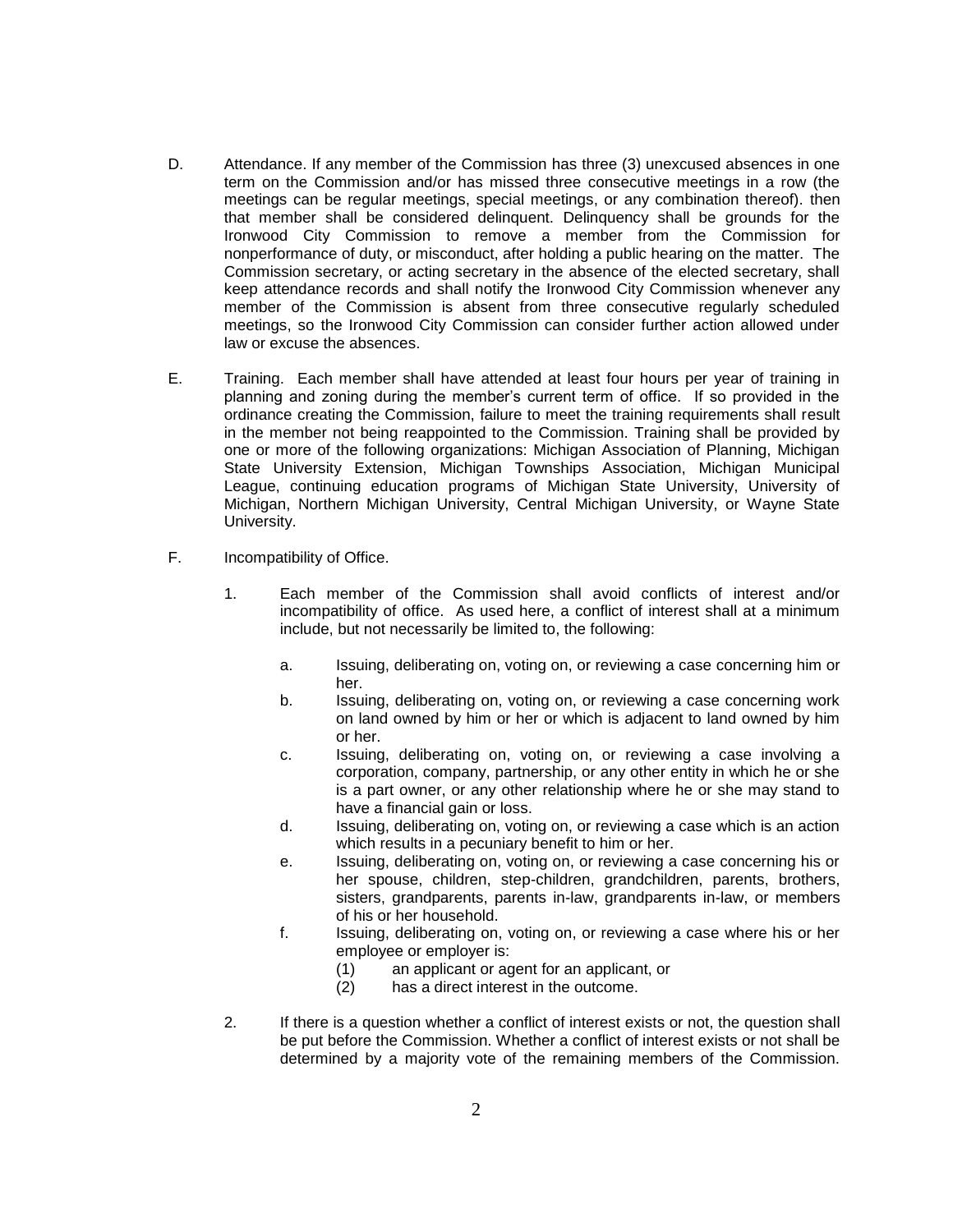Failure of a member to disclose a potential conflict of interest as required by Public Act 33 of 2008 constitutes malfeasance in office.

- 3. When a conflict of interest exists, the member of the Commission, or committee, shall do all of the following immediately, upon first knowledge of the case and determining that a conflict exists:
	- a. declare a conflict exists at the next meeting of the Commission or committee;
	- b. cease to participate at the Commission or committee meetings, or in any other manner, or represent one's self before the Commission, its staff, or others, and
	- c. during deliberation of the agenda item before the Commission or committee, remove one's self from the front table where members of the Commission sit, until that agenda item is concluded.
- 4. If a member of the Commission is appointed to another office, which is an incompatible office with his or her membership on the Commission, then on the effective date of the appointment to the other office, that shall result in an automatic resignation from the Commission. If a member of another office is appointed to the Commission, which is an incompatible office with his or her membership in the other office, then on the effective date of the appointment to the Commission, that shall result in an automatic resignation from the other office.

## 3. **Duties of all members.**

- A. *Ex Parte* contact
	- 1. Members shall avoid *Ex Parte* contact about cases where an administrative decision is before the commission whenever possible.
	- 2. Despite one's best efforts it is sometimes not possible to avoid *Ex Parte* contact. When that happens, the member should report to the Commission at a public meeting or hearing what was said, so that every member and other interested parties are made aware of what was said.

## B. Site Inspections

- 1. Site inspections shall be done by the zoning administrator or other staff. A written report of the site inspection shall be orally presented to the Commission at a public meeting or hearing on the site.
- 2. If desired, members of the commission may accompany the zoning administrator on a site visit as long as a quorum of the Commission is not present, unless posted as an open meeting.
- C. Not Voting On the Same Issue Twice. Any member of the Commission shall avoid situations where they are sitting in judgment and voting on a decision which they had a part in making as a member on a board or commission (separate from the planning commission) that is established under the authority of the City of Ironwood.
- D. Accepting gifts.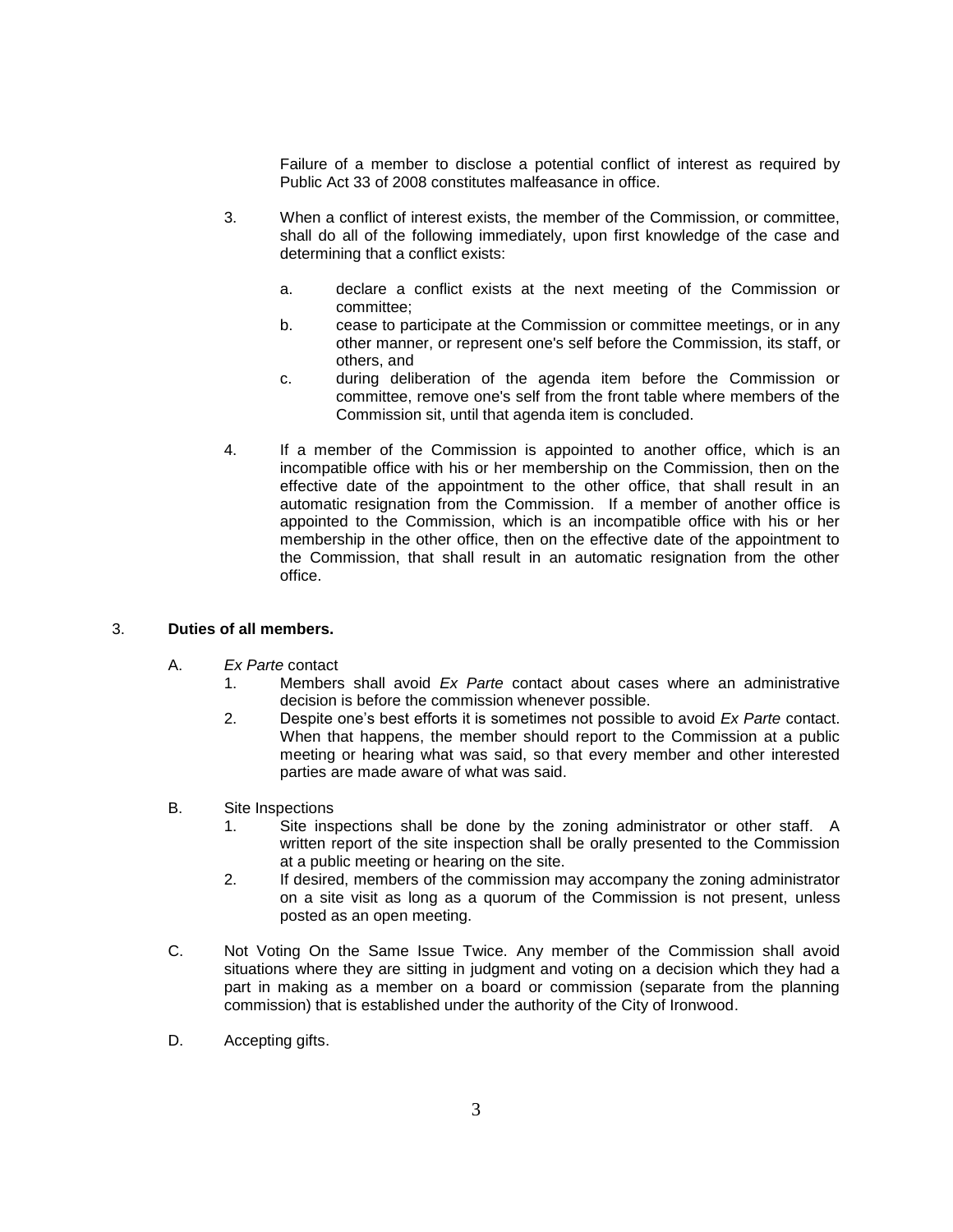- 1. Gifts shall not be accepted by a member of the Commission as a result of their position on the Commission.
- 2. As used here, gifts, shall mean cash, any tangible item, or service, regardless of value; and food valued over \$10.
- 3. This section does not apply to the Commission accepting gifts for the exercise of its functions pursuant to M.C.L. 125.3823(3), §23(3) of the Planning Act.
- E. Spokesperson for the Commission.
	- 1. Free and open debate should take place on issues before the Commission. Such debate shall only occur at meetings of the Commission.
	- 2. Once a vote is taken and an issue is decided by vote, the duty of each member of the Commission is to represent the position reflected by the outcome of the vote. Minority reports and requests for reconsideration may take place only at an open meeting of the Commission.
	- 3. From time-to-time, or on a specific issue the Commission may appoint a spokesperson for the Commission for all matters which occur outside of the meetings of the Commission.

# 4. **Officers**

- A. Selection. At the regular meeting in January of each year, the Commission shall select from its membership a Chair, Vice-Chair, and Secretary. All officers are eligible for reelection. In the event the office of the Chair becomes vacant, the Vice-Chair shall succeed to this office for the unexpired term and the Commission shall select a successor to the office of Vice-Chair for the unexpired term. In the event the office of the Secretary becomes vacant, the Commission shall elect a successor to the office for the unexpired term. The Commission or Secretary may also designate another person who is not a member of the Commission to be the recording secretary.
- B. Tenure. The Chair, Vice-Chair and Secretary shall take office at the same organizational meeting at which they are selected and shall hold office for a term of one year or until their successors are selected and assume office.
- C. Chair's Duties. The Chair retains his or her ability to discuss, make motions and vote on issues before the Commission. The Chair shall:
	- 1. Preside at all meetings with all powers under parliamentary procedure;
	- 2. Shall rule out of order any irrelevant remarks; remarks which are personal; remarks about another's race, religion, sex, physical condition, ethnic background, beliefs, or similar topics; profanity; or other remarks which are not about the topic before the Commission;
	- 3. Appoint committees;
	- 4. Appoint officers of committees or choose to let the committees select their own officers.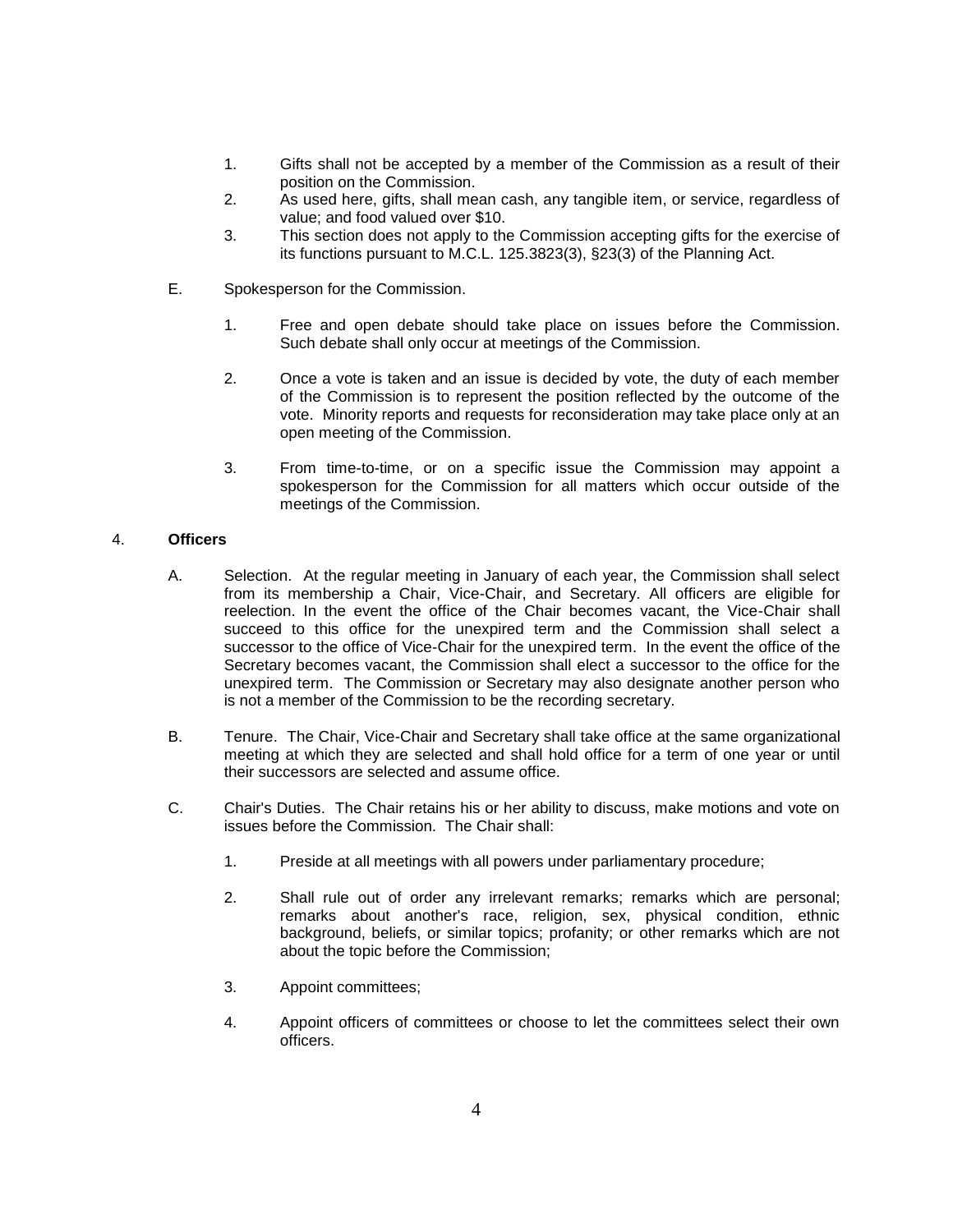- 5. May call special meetings pursuant to Section 5.B of these Bylaws;
- 6. Appoint an Acting-Secretary in the event the Secretary is absent from a Commission meeting.
- 7. Review with the Secretary or staff, prior to a Commission meeting, the items to be on the agenda if he or she so chooses;
- 8. Periodically meet with the Planning Director and/or other Planning Department staff to review Planning Department operation, procedures, and to monitor progress on various projects.
- 9. Chair or perform a major role in the interview and selection process for a Planning Director;
- 10. Act as the Commission's chief spokesman to represent the Commission at local, regional, and state government levels.
- 11. Represent the Commission, along with the *ex-officio* City Commission member, before the Ironwood City Commission; and
- 12. Perform such other duties as may be ordered by the Commission.
- D. Vice-Chair's Duties. The Vice-Chair shall:
	- 1. Act in the capacity of Chair, with all the powers and duties found in Section 4.C of these Rules, in the Chair's absence; and
	- 2. Perform such other duties as may be ordered by the Commission.
- E. Secretary's Duties. The Secretary shall:
	- 1. Execute documents in the name of the Commission;
	- 2. Be responsible for the minutes of each meeting, pursuant to section 6.A of these Bylaws if there is not a recording secretary.
	- 3. Review the draft of the minutes, sign them, and submit them for approval to the Commission and shall have them spread in suitable volumes. Copies of minutes shall be distributed to each member of the Commission prior to the next meeting of the Commission (the Secretary may delegate this duty to Commission staff);
	- 4. Receive all communications, petitions, and reports to be addressed by the Commission, delivered or mailed to the Secretary in care of the Planning Department Office;
	- 5. Keep attendance records pursuant to Section 2.C of these Bylaws;
	- 6. Provide notice to the public and members of the Commission for all regular and special meetings, pursuant to the Open Meetings Act, P.A. 267 of 1976, as amended, M.C.L. 15.261 *et seq*. (the Secretary may delegate this duty to Commission staff);
	- 7. Prepare an agenda for Commission meetings pursuant to Section 5.K of these Bylaws (the Secretary may delegate this duty to Commission staff); and
	- 8. Perform such other duties as may be ordered by the Commission.
- F. Recording Secretary's Duties. The Recording Secretary shall not be a member of the commission or any of its committees, and shall: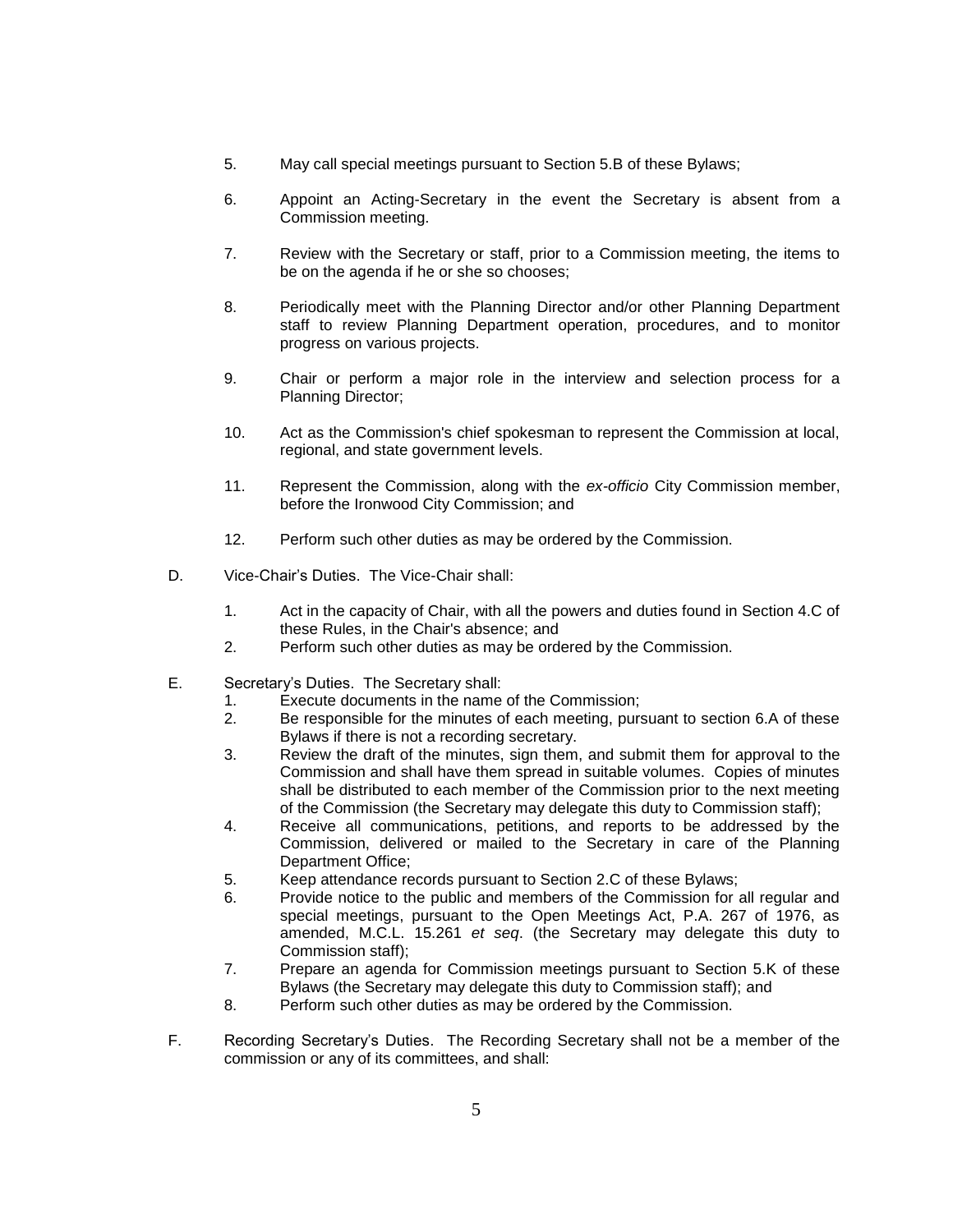- 1. At each meeting take notes for minutes and prepare a first draft of minutes pursuant to section 6.A of these Bylaws for review and signature by the Secretary; and
- 2. Perform such other duties as may be ordered by the Commission or secretary.

## 5. **Meetings**

- A. Regular meetings. Meetings of the Commission will be held the first Thursday of every month at 5:00 p.m. at the Ironwood Memorial Building, 213 S. Marquette St. When the regular meeting day falls on a legal holiday, the Commission shall select a suitable alternate day in the same month. An annual notice or regularly scheduled Commission meetings shall comply with P.A. 267 of 1976, as amended, (being the Michigan Open Meeting Act M.C.L. 15.261 *et seq.*)
- B. Special Meetings. Special meetings shall be called in the following manner:
	- 1. By the Chair.
	- 2. By any two members of the Commission, upon written request to the secretary.
	- 3. Notice of special meetings shall be given by the Secretary to members of the Commission at least forty eight (48) hours prior to such meeting and shall state the purpose, time, day, month, date, year and location of the meeting (the Secretary may delegate this function to staff). In addition notices shall comply with P.A. 267 of 1976, as amended, (being the Michigan Open Meetings Act M.C.L. 15.261 *et seq.*).
- C. Recess. The Chair, or the Commission, after the meeting has been in session for two hours (not including site inspections), shall suspend the Commission's business and evaluate the remaining items on its agenda. The commission shall then decide to finish that meetings agenda, may act to continue the meeting on another day (fix the time at which to adjourn), or complete some agenda items and continue the meeting on another day to complete other agenda items or postpone certain agenda items to the next meeting. If applicable such action shall include the time, day, month, date, year, and location the Commission will reconvene. If more than 18 hours will pass before the reconvened Commission, public notice shall be given to comply with P.A. 267 of 1976, as amended, (being the Michigan Open Meeting Act M.C.L. 15.261 *et seq.*). Upon reconvening, a roll call of attendance shall be the first item of business before proceeding with the same agenda. The commission shall resume with the same meeting agenda, proceeding at the same point where they left off, without the addition of additional business.
- D. Quorum. More than half the total number of seats of the seven (7) voting members of the Commission, regardless if vacancies exist or not, shall constitute a quorum for the transaction of business and the taking of official action for all matters before the Commission. Whenever a quorum is not present at a regular or special meeting, those present shall adjourn the meeting to another day.
- E. Parliamentary Procedure. Parliamentary procedure in Commission meetings shall be informal. However, if required to keep order, Commission meetings shall then be governed by *Roberts Rules of Order Newly Revised,* (10th Edition, Perseus Publishing, New York, 2000 (ISBN 0-7382-037-6)) for issues not specifically covered by these Bylaws. Where these Bylaws conflict, or are different than *Robert's Rules of Order*, then these Bylaws control.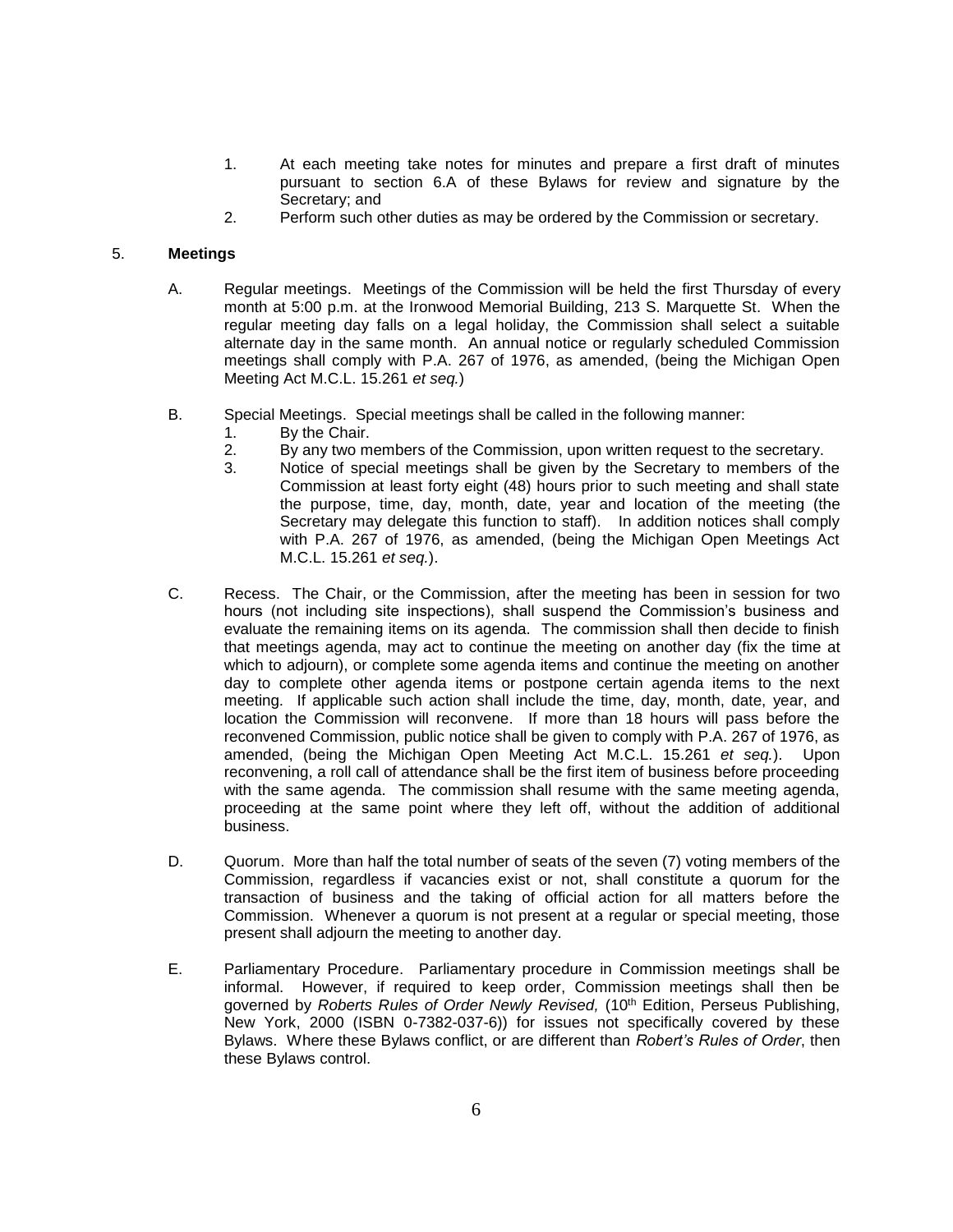- F. Public Participation. All regular and special meetings, hearings, records, and accounts shall be open to the public.
	- 1. All public comment on all agenda items should be presented at the beginning of the meeting where provided in the printed agenda. After that point during the meeting, public comment is normally not allowed; however, sometimes the Commission may direct questions to members of the public. Public comment is at the beginning of the meeting so the Commission can hear concerns and questions before acting on an issue. Those making public comment are expected to be familiar with the issue and have prepared comments ahead of time. To help the public in preparing for the meeting, any written material shall be made available without cost for members of the public asking for a copy prior to the meeting.
	- 2. The Chair may limit the amount of time allowed for each person wishing to make public comment at a Commission meeting. The Chair may ask members of the audience to caucus with others sharing similar positions so they may select a single spokesperson. If a single spokesperson is selected, that individual shall be able to make public comment at the Commission meeting without time limit or an extended time limit.
- G. Delivery of Agenda. The agenda and accompanying materials shall be mailed to Commission members so it is reasonably expected to be received prior to the weekend prior to the regular meeting date.
- H. Placement of Items on the Agenda.
	- 1. The Ironwood Community Development Office shall be the office of record for the Commission.
	- 2. The Community Development Director, or their designee, may receive items on behalf of the Commission between the time of the adjournment of the previous Commission meeting and eight business days prior to the next regularly scheduled Commission meeting.
	- 3. Items received by the Community Development Director between seven business days prior to the next regularly scheduled Commission meeting and the next regularly scheduled Commission meeting shall be set aside to be received by the Commission at its next regularly scheduled Commission meeting. The Commission may act on those items of a minor nature or table action to the subsequent regular or special Commission meeting. Those items of a major nature, or items normally receiving staff review, analysis, or recommendation shall be tabled until the subsequent regular or special Commission meeting.
	- 4. The deadline to add items to the Commission's meeting agenda shall be seven business days prior to the next regularly scheduled Commission meeting.
- I. Minutes and Record. The Commission Secretary shall keep, or cause to be kept, a record of Commission meetings.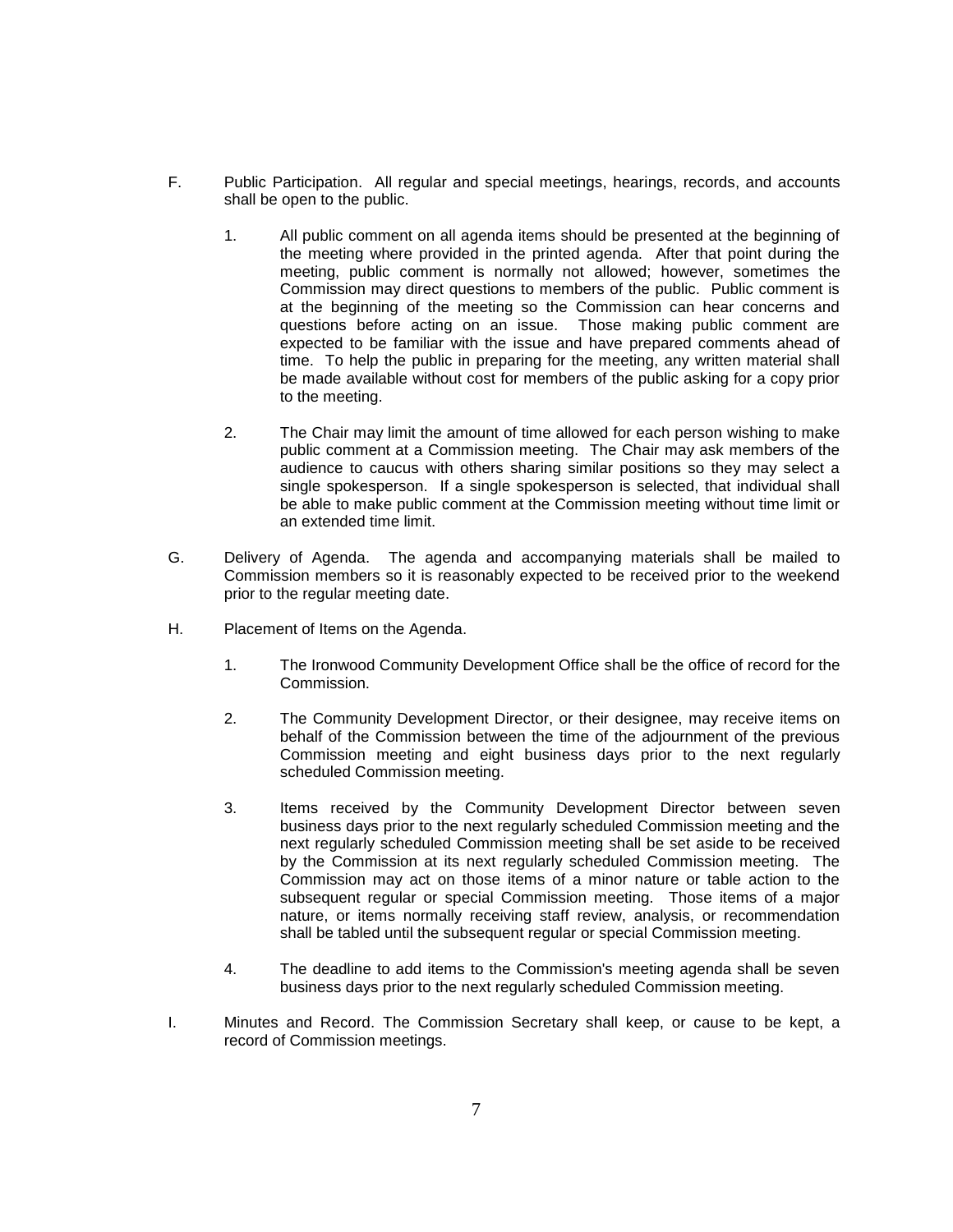- 1. Copy of the meeting posting pursuant to P.A. 267 of 1976, as amended, (being the Michigan Open Meetings Act, M.C.L. 15.261 *et seq.*)
- 2. Copy of the minutes, and all its attachments which shall include a summary of the meeting, in chronological sequence of occurrence:
	- a. Time and place the meeting was called to order.
	- b. Attendance.
	- c. Indication of others present (listing names if others choose to sign in and/or a count of those present).
	- d. Summary or text of points of all reports (including reports of what was seen and discussed at a site inspection) given at the meeting, and who gave the report and in what capacity. An alternative is to attach a copy of the report if offered in writing.
	- e. Summary of all points made in public participation or at a hearing by the applicant, officials, and guests and an indication of who made the comments. An alterative is to attach a copy of the public's statement, petition, or letter if it is provided in written form.
	- f. Full text of all motions introduced, whether seconded or not, who made the motion and who seconded the motion. For each motion, the following should be included:
		- (1) Who testified and a summary of what was said..
		- (2) A statement of what is being approved (e.g. special use permit, variance, conditional use permit, subdivision, land division, etc.)
		- (3) The location of the property involved (tax parcel number and description, legal description is best).
		- (4) What exhibits were submitted (list each one, describe each, number or letter each and refer to the letter or number in the minutes).
		- (5) What evidence was considered (summary of discussion by members at the meeting).
		- (6) The administrative body's findings of fact.
		- (7) Reasons for the decision made. (If the action is to deny, then each reason should refer to a section of an ordinance which would be violated or with which not complied.)
		- (8) The decision (e.g. approve, deny, approve with modification).
		- (9) A list of all required improvements (and if they are to be built upfront or name the type of performance security to be used), if any.
		- (10) List of all changes to the map/drawing/site plan that was submitted. (Sometimes it is easier to use a black flair felt pen and draw the changes on the map of what was applied for, rather than listing the changes. Do not use different colors. The map will most likely be photo copied. Then colors on the copy will not show at all or will just be black.)
		- (11) Make the map/drawing/site plan part of the motion (e.g. "...attached to the original copy of these minutes as appendix `A', and made a part of these minutes...").
	- g. Who called the question.
	- h. The type of vote and its outcome. If a roll call vote, indicate who voted yes, no, abstained or a statement the vote was unanimous. If not a roll call vote, then simply a statement: "the motion passed/failed after a voice vote."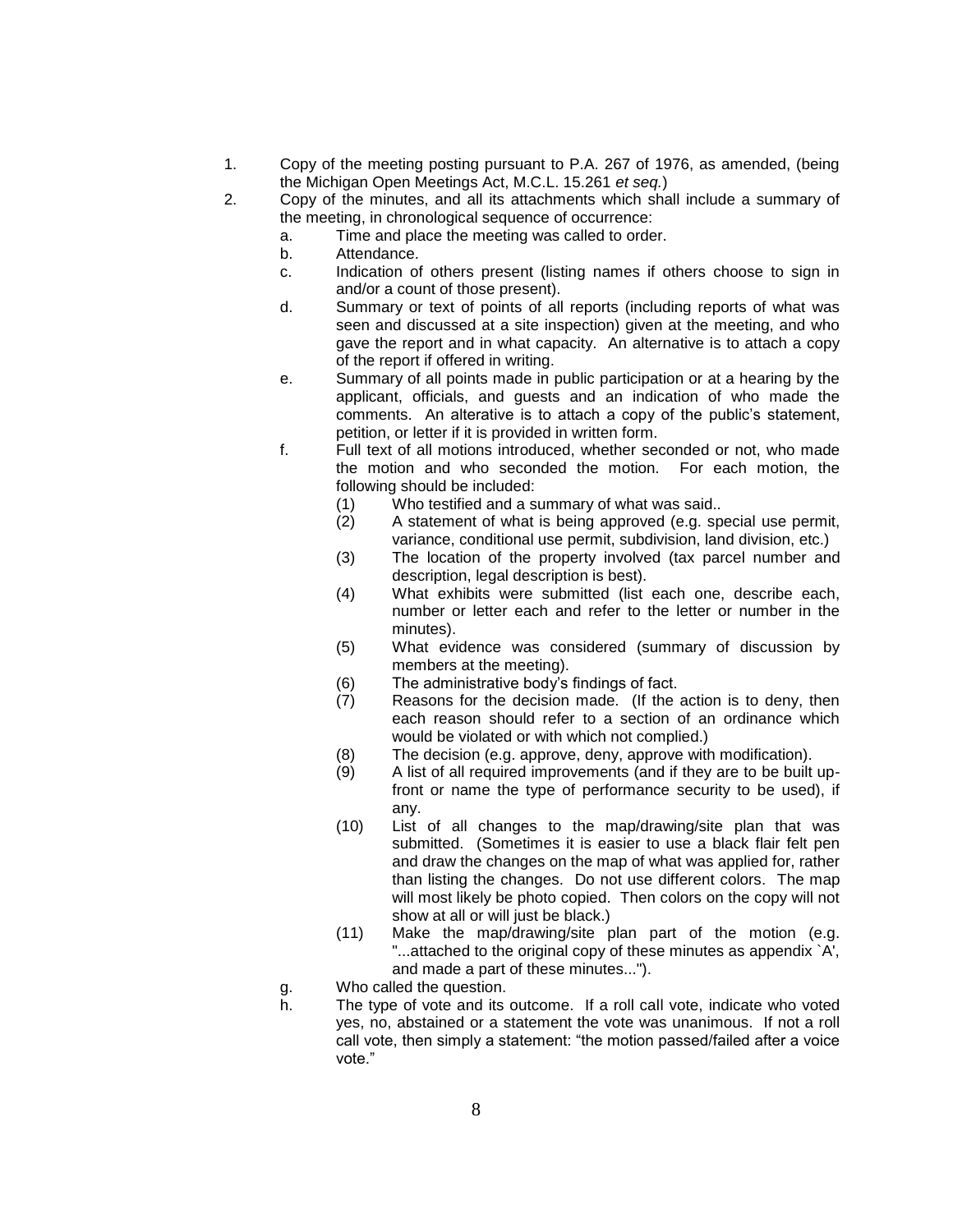- i. That a person making a motion withdrew it from consideration.
- j. All the Chair's rulings.
- k. All challenges, discussion and vote/outcome on a Chair's ruling.
- l. All parliamentary inquiries or point of order.
- m. When a voting member enters or leaves the meeting.
- n. When a voting member or staff member has a conflict of interest and when the voting member ceases and resumes participation in discussion, voting and deliberations at a meeting.
- o. All calls for an attendance count, the attendance, and ruling if a quorum exists or not.
- p. The start and end of each recess.
- q. All Chair's rulings of discussion being out of order.
- r. Full text of any resolutions offered.
- s. Summary of announcements.
- t. Summary of informal actions, or agreement on consensus.
- u. Time of adjournment.
- 3. Records of any action, support documents, maps, site plans, photographs, correspondence received, attached as an appendix to the minutes.
- J. Retention. Commission records shall be preserved and kept on file according to the following schedule:
	- 1. Minutes, bonds, oaths of officials, zoning ordinances, master or compressive plans, other records of decisions, Commission or department publications: Permanent.
	- 2. General ledger: 20 years.
	- 3. Account journals: 10 years.
	- 4. Bills and/or invoices, receipts, purchase orders, vouchers: 7 years.
	- 5. Correspondence: Permanent.

#### **6. Committees.**

- A. Ad Hoc Committees. The Commission or Chair may establish and appoint ad hoc committees for special purposes or issues, as deemed necessary. Less than a quorum may serve on an ad hoc committee at any given time.
- B. Citizen/Advisory Committees. The Commission, Chair, or Zoning Administrator may establish and appoint citizen committees with the consent of the Commission. Membership can be any number, so long as less than a quorum of the Commission serve on a citizen committee at any given time. The purpose of the Citizen/Advisory committee is to have more citizen and municipal government involvement, to be able to use individuals who are knowledgeable or expert in the particular issue before the Commission and to better represent various interest groups in the City of Ironwood.
- C. Same Principles. The same principals of these Bylaws for the Commission also apply to all committees of the Commission including, but not limited to:
	- 1. Officers. Officers of committees are appointed by the Chair of the Commission at the time the committee is created, or are elected by the committee's membership at their first meeting. Officers, at a minimum, include a Chair and Secretary-Vice-Chair.
	- 2. Quorum. A committee's quorum shall be at least half the total appointed membership of the committee.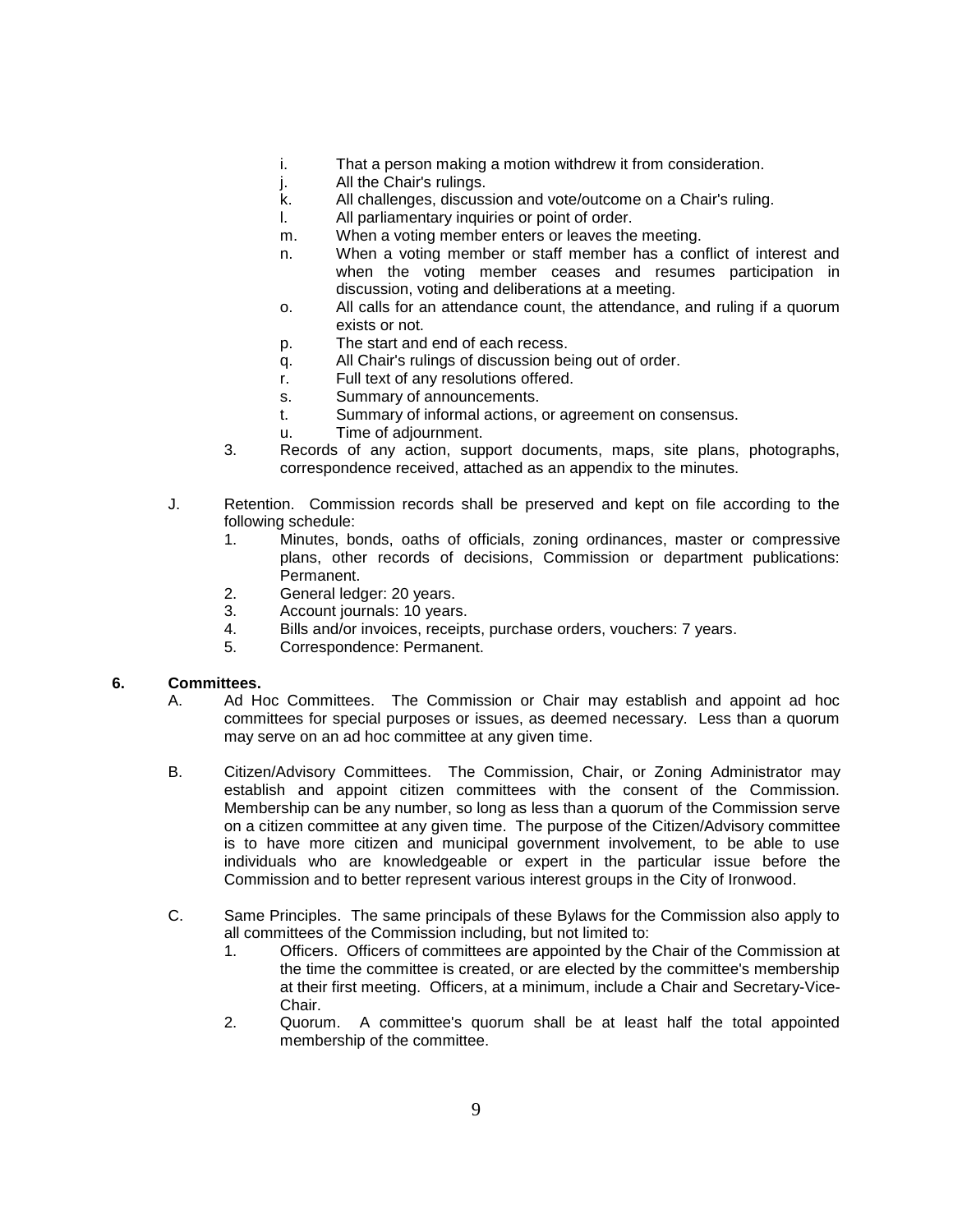- 3. Voting. Only those appointed members of a committee, who are present at the time of a vote shall be eligible to cast a vote.
- 4. Attendance. If any member of a committee is absent from three consecutively scheduled meetings, then that member shall be considered delinquent. Delinquency shall be grounds for the Commission to remove any member from the committee. The committee Secretary-Vice-Chair or acting committee Secretary in the absence of the elected committee Secretary-Vice-Chair shall keep attendance records and notify the Commission of any committee member who is absent from three consecutively scheduled meetings so the Commission may consider removal of the individual from the committee or excuse the absence(s).
- 5. Minutes. The Secretary-Vice-Chair of the committee shall keep minutes of the committee meetings in the same format used by the Commission and filed in the same office as the Commission's minutes.
- 6. Staff. Committees have reasonable use of Planning Department/Zoning Administrator staff time and assistance and direction for performing the work of the committee.
- 7. Public. All committee meetings are open meetings available for public attendance and participation and minutes of the meetings are to be available for public inspection under the same principals found in P.A. 267 of 1976, as amended, (being Michigan Open Meetings Act, M.C.L. 15.261 *et seq.*).
- 8. Subcommittees. Citizen committees may form subcommittees from their own membership and/or with additional citizens when deemed necessary. Subcommittees are subservient to the parent committee. Subcommittees are informal, not requiring quorums, attendance requirements, minutes, or public participation. Subcommittee membership shall consist of less than half the parent committee's membership.

# 7. **Rules of Procedure for All Committees**

A. Subservient to the Commission. All committees are subservient to the Commission and report their recommendations to the Commission for review and action. The Commission can overrule any action of any committee.

## 8. **Zoning Responsibilities**

- A. All powers of the zoning commission have been transferred to this Commission, pursuant to M.C.L. 125.3301 of the Zoning Act.
- B. Zoning adoption or amendment (including PUD zoning amendments). The commission shall review and act on all proposed zoning ordinances, or zoning amendments pursuant to the Zoning Act. At least one hearing shall be held on each proposed zoning ordinance or amendment, a public notice shall be given at least 15 days prior to the hearing in a newspaper of general circulation. After the hearing, action shall be in the form of a recommendation to the legislative body. At a minimum the recommendation shall include:
	- 1. Zoning plan for the areas subject to zoning, or zoning amendment of the local unit of government;
	- 2. The establishment of or modification of zoning districts, including the boundaries of those districts, if applicable;
	- 3. The text of a zoning ordinance or amendment with the necessary maps and zoning regulations to be adopted for a zoning district or the zoning jurisdiction as a whole; and
	- 4. The manner of administering and enforcing the zoning ordinance.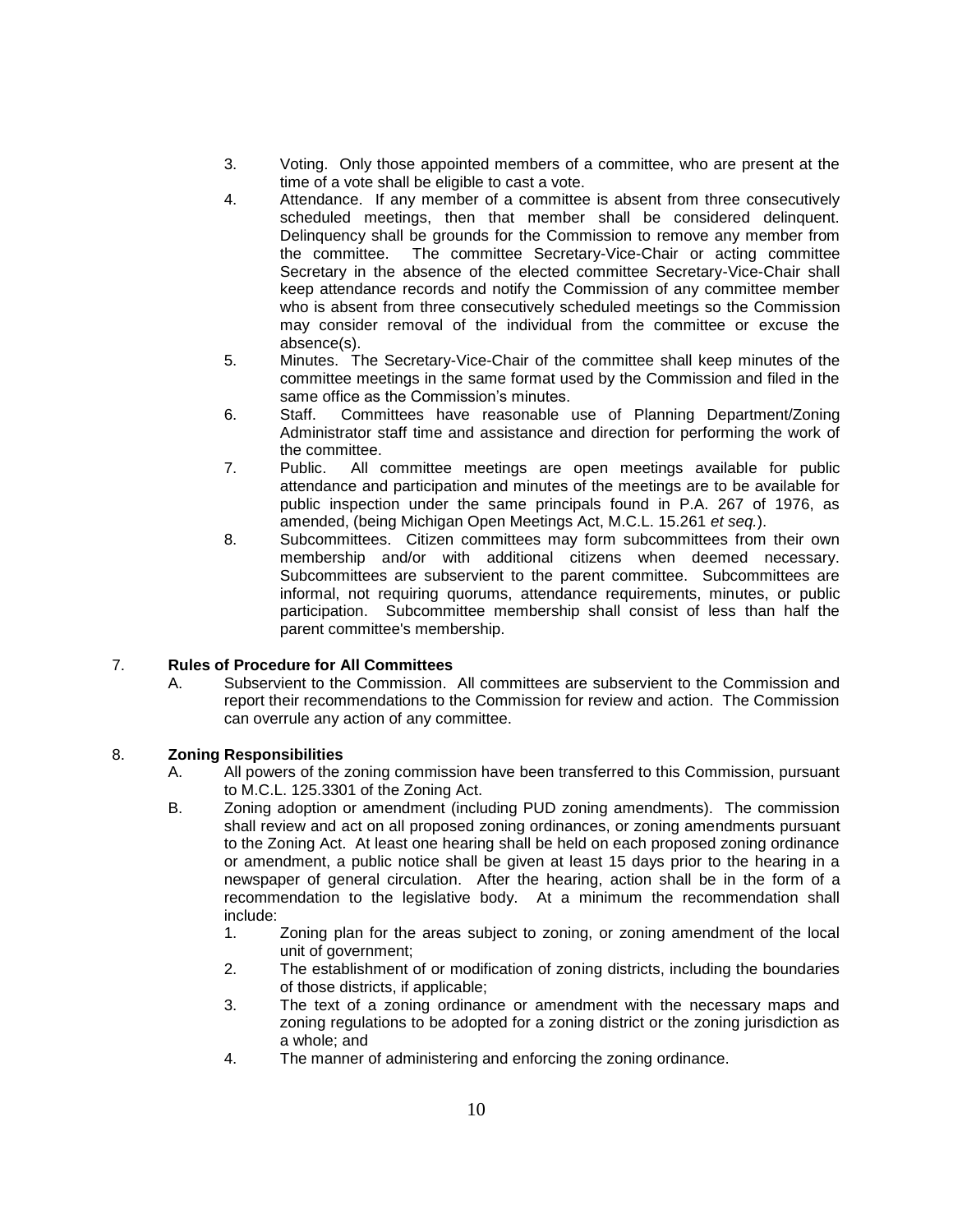- C. Special Use Permit (including PUDs). The Commission shall review and act on all special use permits pursuant to the Zoning Act and zoning ordinance. At least one hearing shall be held on each proposed special use permit, with notices given as specified in the zoning ordinance and the Zoning Act. After the hearing, action shall be in the form of a motion which contains (or is included in the minutes), a finding of fact, conclusions as to a list of reasons for the action, and the Commission's action, pursuant to section 5.E.2 of these Bylaws.
- D. Site Plan Review. The Commission shall review and act on all those site plans which the zoning ordinance requires Commission action. Action shall be in the form of a motion which contains (or is included in the minutes) a finding of fact, conclusions as to a list of reasons for the action, and the Commission's action, pursuant to section 5.E.2 of these Bylaws.
- E. Appeals. The Commission shall not act, or otherwise hear issues on zoning ordinance interpretation, zoning map interpretation, non-use variances, or use variances. Such matters shall be exclusively the jurisdiction of the Zoning Board of Appeals.

## 9. **Plan Reviews.**

A. The Commission shall review all updates, amendments, and proposals for adjacent, or contiguous, local government plans, adjacent county plans, within the boundaries serviced by the Commission, and the county plans in which the Commission's service area is located.

### 10. **Commission staff**

- A. Authorization. The Commission staff may consist of a Planning Director and such other personnel as may be authorized by the Commission after the budget for the same is approved by the City of Ironwood.
- B. General Responsibility. The Commission staff is charged with the duty of preparation and administration of such plans as are authorized by the Commission, appropriate for the City of Ironwood and its environs and are within the scope of the Planning Act and the Zoning Act.
- C. Advocacy. The Commission staff shall not attempt to represent the views or comments of a member of the public at a public hearing or Commission meeting. Staff shall indicate a member of the public wishing to make their views known and they should do so directly to the Commission in person, through an agent, or by providing written comment. Staff should avoid situations of appearing to advocate for an individual or group. Nothing herein is intended to prevent staff from helping an individual or group be better informed and to present their own views. Nothing herein is intended to prevent staff from expressing their own views as private citizens.
- D. Conflict of Interest.
	- 1. All members of the Commission's staff shall avoid situations which are conflicts of interest, and/or incompatibility of office. As used here, a conflict of interest shall at a minimum include, but not necessarily be limited to, the following:
		- a. Issuing, deliberating on, voting on, or reviewing a case concerning him or her.
		- b. Issuing, deliberating on, voting on, or reviewing a case concerning work on land owned by him or her or which is adjacent to land owned by him or her.